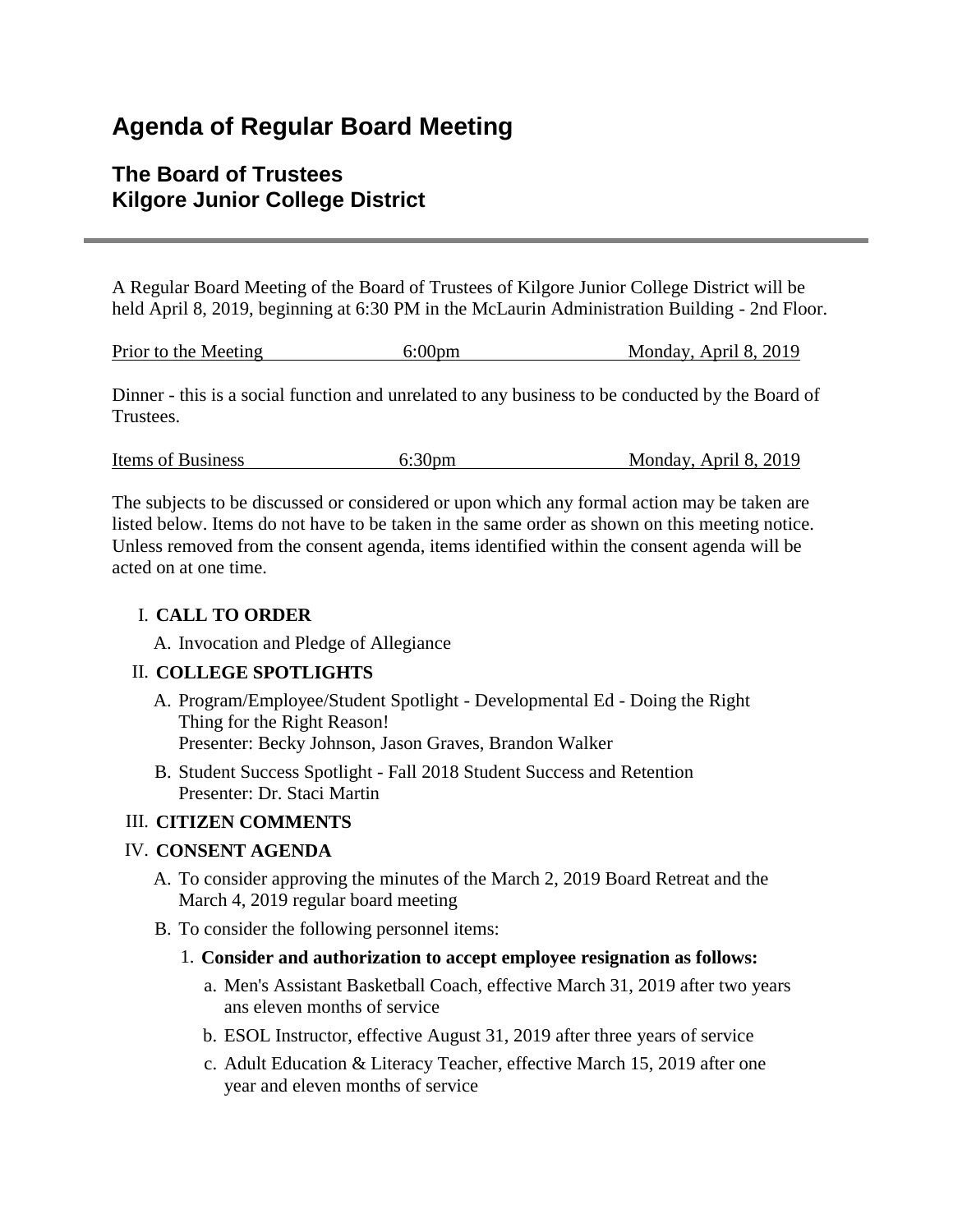- d. Professional Support Assistant Intake & Placement, Workforce, effective March 19, 2019 after five months of service
- e. Associate Degree Nursing Instructor, effective August 31, 2019 after seven years of service
- f. Bookstore Manager, effective April 12, 2019 after four years of service
- 2. **Consider and authorization to accept employee retirement as follows:**
	- a. Professional Support Assistant, Financial Aid, effective April 30, 2019 after thirty-four years and eight months of service
- 3. **Consider and authorization to renew faculty contracts as follows:**
	- a. Head Men's Basketball Coach and Kinesiology Instructor, based upon the approved faculty salary schedule for the period of June 1, 2019 - May 31, 2020
	- b. Head Women's Basketball Coach and Kinesiology Instructor, based upon the approved faculty salary schedule for the period of June 1, 2019 - May 31, 2020

#### 4. **Recommendation of employment as follows:**

- a. Workforce Development Specialist, KC Longview effective April 1, 2019
- C. To consider payment of legal fees for services rendered

#### V. **EXECUTIVE SESSION**

 Adjournment to executive session pursuant to Texas Government Code Sections 551.071 - 551.084, the Open Meetings Act, for the following purposes:

 "The Board has adjourned to executive session at \_\_\_\_\_\_\_\_\_\_p.m. on April 8, 2019."

PERSONNEL: (Government Code 551.074)

LEGAL: (Government Code 551.071)

REAL ESTATE: (Government Code 551.072)

RECONVENING IN OPEN MEETING

"The Board has reconvened in open session at \_\_\_\_\_\_\_\_\_p.m. on April 8, 2019."

IF, DURING THE COURSE OF THE MEETING COVERED BY THIS NOTICE, THE BOARD SHOULD DETERMINE THAT A CLOSED OR EXECUTIVE MEETING OR SESSION OF THE BOARD SHOULD BE HELD OR IS REQUIRED IN RELATION TO ANY ITEM INCLUDED IN THIS NOTICE, THEN SUCH CLOSED OR EXECUTIVE MEETING OR SESSION AS AUTHORIZED BY SECTION 551.001 ET SEQ. OF THE TEXAS GOVERNMENT CODE (THE OPEN MEETINGS ACT) WILL BE HELD BY THE BOARD AT THAT DATE, HOUR AND PLACE GIVEN IN THIS NOTICE OR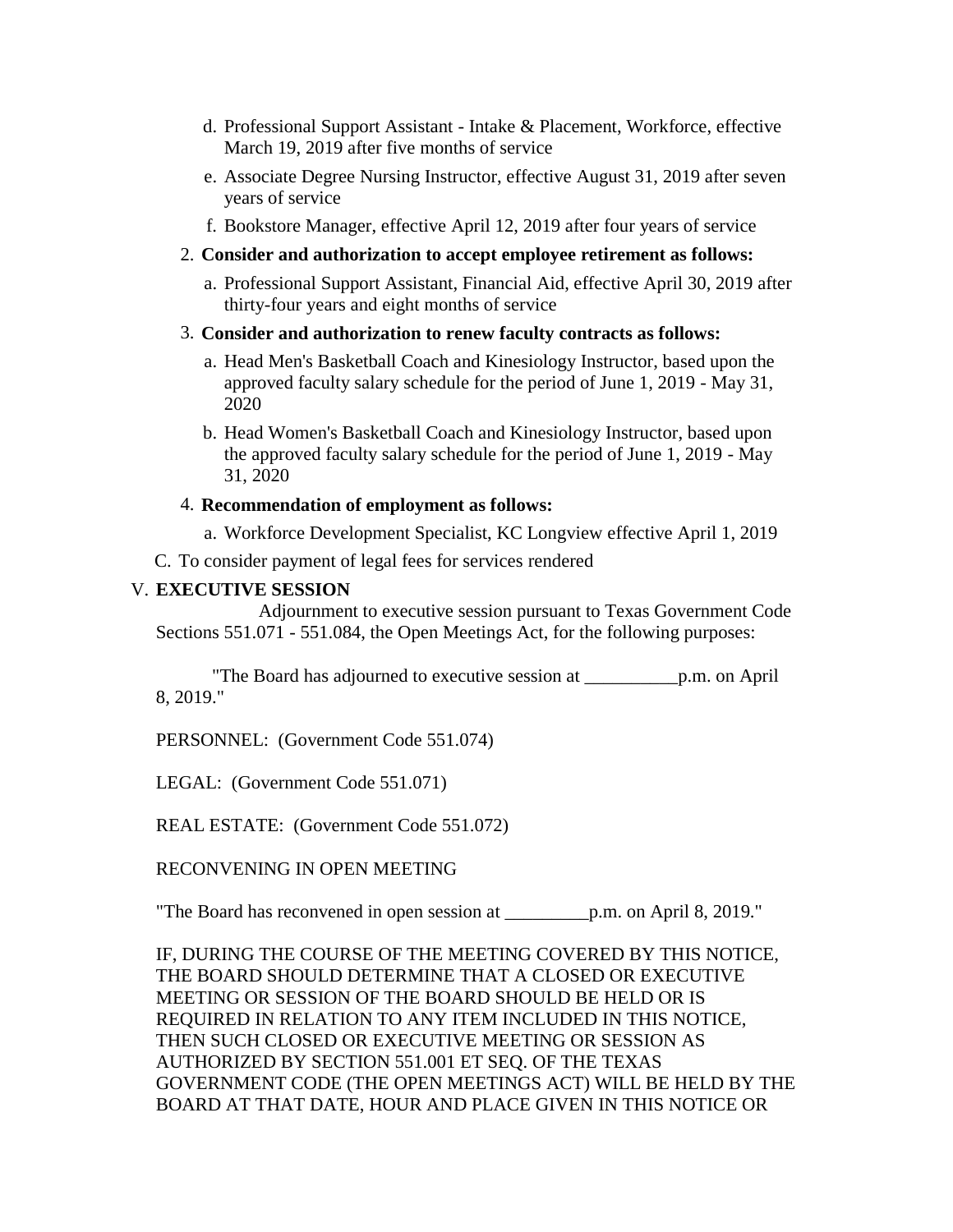AS SOON AFTER THE COMMENCEMENT OF THE MEETING COVERED BY THIS NOTICE AS THE BOARD MAY CONVENIENTLY MEET IN SUCH CLOSED OR EXECUTIVE MEETING OR SESSION CONCERNING ANY AND ALL SUBJECTS AND FOR ANY AND ALL PURPOSES PERMITTED BY SECTIONS 551.071-551.084, INCLUSIVE, OF THE OPEN MEETINGS ACT.

Should any final action, final decision, or final vote be required in the opinion of the Board with regard to any matter considered in such closed or executive meeting or session, then such final action, final decision, or final vote shall be at either:

 a. the open meeting covered by this notice upon the reconvening of this public meeting, or

 b. at a subsequent public meeting of the Board upon notice thereof, as the Board shall determine.

#### VI. **BOARD COMMITTEE REPORTS & ACTION ITEMS**

A. Investment/Finance/Audit Committee - Joe Carrington, Chair

- 1. INFORMATION ITEM: Review of FY18 Audit Presenter: Weaver and Tidwell, LLP
- 2. ACTION ITEM: To consider approval of correction of Tax Abatement agreement dated August 10, 2018, between the City of Kilgore and Orgill, Inc., Ryder Truck Rental, Inc., and OG Dallas TX Landlord, LLC whose interest in the real property was assigned to Hammer Time Owner (TX) LP and which Assignment was approved by the City Council on December 11, 2018. Due to a miscalculation related to the start date of the Tax Abatement contract, the first year of tax abatement was incorrectly identified and should begin on January 1, 2020 and end on December 31, 2029 to allow the abatement dates to track with the construction schedule

Presenter: Amanda Nobles, Director of Kilgore Economic Development Corp.

- 3. INFORMATION ITEM: Tax Abatement Certificates of Compliance Presenter: Amanda Nobles, Director of Kilgore Economic Development Corp.
- 4. INFORMATION ITEM: Tax Levy Lawsuit

a. Rusk County - \$12,330.39

- 5. INFORMATION ITEM: Financial Update
- 6. INFORMATION ITEM: Quarter 2 Texas Presbyterian (TPF) Investment Report
- 7. INFORMATION ITEM: Quarter 2 Public Funds Investment Act (PFIA) Report
- B. Property & Facilities Committee Brian Nutt, Chair
	- 1. ACTION ITEM: To consider approval of a proposal to remove, via abatement by ERI Consulting, removal and disposal of approximately 215 l.f. of asbestoscontaining piping insulation from the mechanical/boiler room of Masters Gym/Band Hall utilizing plant reserves for a cost of \$7,398
	- 2. INFORMATION ITEM: East Texas Oil Museum Derrick